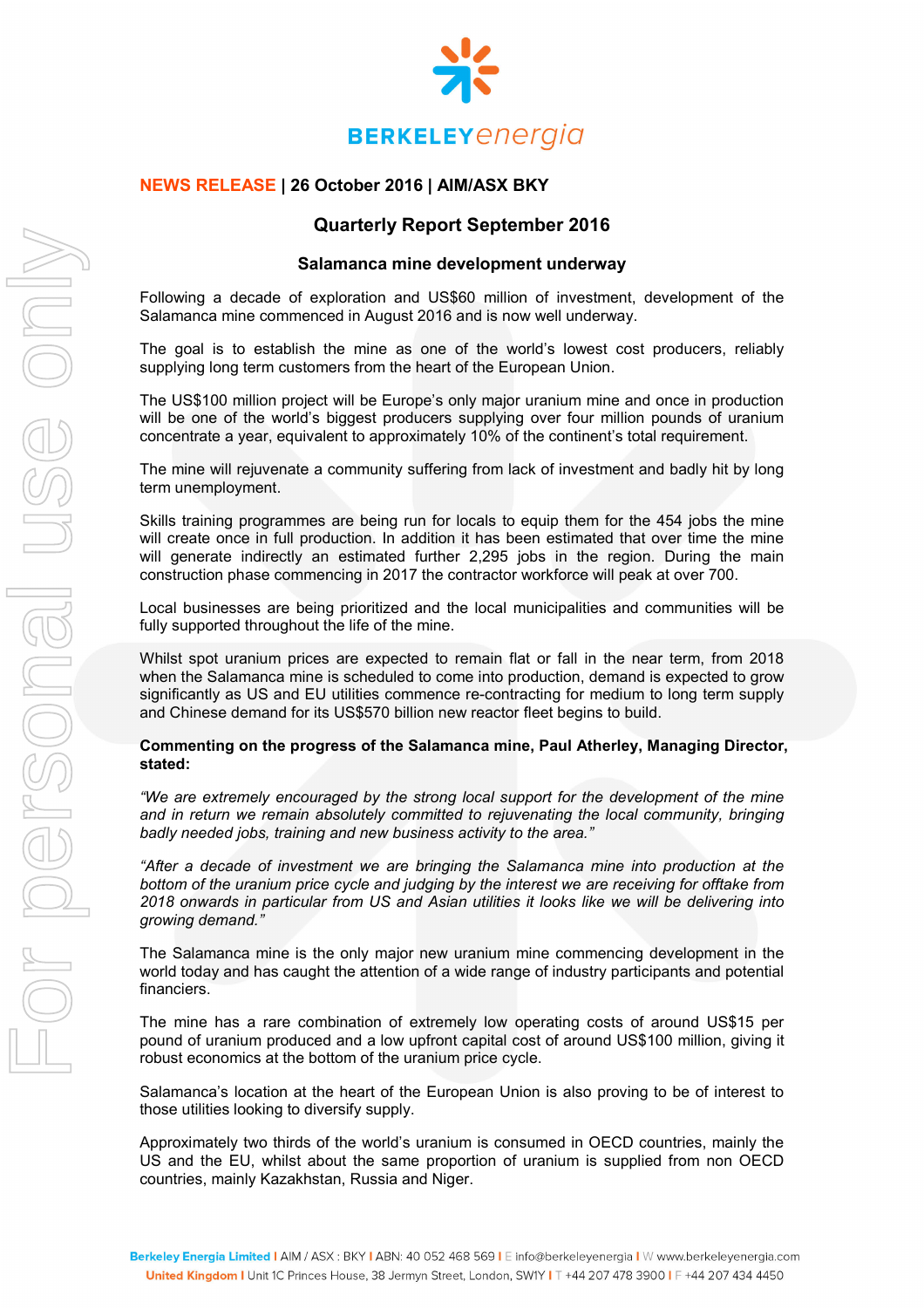

The Company is now in discussions with potential strategic partners who are interested in taking a minority stake in the project and who are undertaking legal, technical and financial due diligence.

In September 2016, the Company signed a Letter of Intent with Interalloys Trading Limited (Interalloys), a European based commodity trading company, relating to the sale of the first million pounds of production from the Salamanca mine over a five year period commencing in 2019.

The Company is also in discussions with another utility company in relation to a sales contract with terms similar to those outlined in the Interalloys Agreement.

Subsequent to quarter end the Company has been invited to tender on a ten-year 11 million pound supply contract with a major Asian utility.

A number of major utility companies from both the US and Asia have expressed interest in offtake and have undertaken due diligence and visited site.

Exploration targeting further Zona 7 style deposits continued during the quarter. Results from four holes drilled through the near-surface Zona 7 deposit to a depth of 271 metres have reported grades consistent with, or higher than, the average grade of the Zona 7 resource itself pointing to a potential resource upgrade.

The Company's good neighbour and business partner relationship with the local community has been very well received.

The policy of preferentially hiring local residents and inviting them to undertake a skills training programme for potential employees has been heavily oversubscribed with over ninety locals completing the two courses held to date.

In addition the organization and sponsorship of various sporting activities and the installation of free Wi-Fi in the local villages has provided immediate benefit to local residents.

An independent Definitive Feasibility Study (DFS) completed by an Amec Foster Wheeler Group (LSE: AMFW) specialist company, MDM Engineering Limited, confirmed in July 2016 the Salamanca mine as one of the world's lowest cost uranium producers, capable of generating strong after tax cash flow through the current low point in the uranium price cycle.

The Company is fully funded through the initial development phase with A\$13.4 million in cash and no debt as at 30 September 2016.

#### **For further information please contact:**

| <b>Paul Atherley</b>     | <b>Hugo Schumann</b>      |
|--------------------------|---------------------------|
| <b>Managing Director</b> | <b>Commercial Manager</b> |
| +44 207 478 3900         | +44 207 478 3900          |

*[info@berkeleyenergia.com](mailto:info@berkeleyenergia.com)*

**Buchanan Communications Ltd. Bobby Morse <b>Anna Michniewicz**<br> **Anna Michniewicz**<br> **Account Director** +44 207 466 5000

**Account Director** 

*[BKY@buchanan.uk.com](mailto:BKY@buchanan.uk.com)*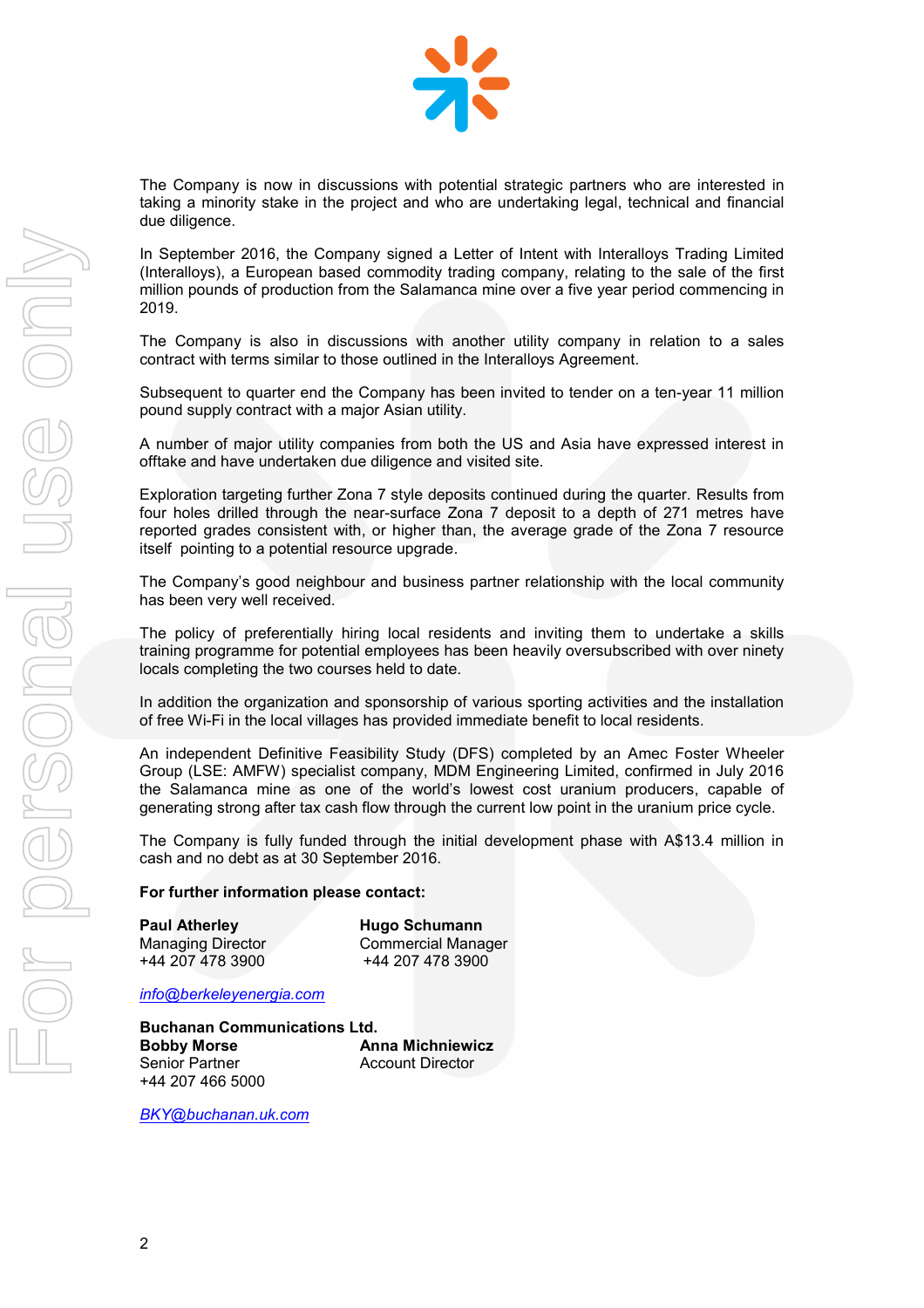

### **Letter of Intent signed for first million pounds and growing demand from US and Asian utilities**

The Company continues to engage with major utilities and trading houses and has now met with key potential customers across the US, Europe and Asia, many of whom have shown high levels of interest in securing offtake from the mine.

In September 2016, the Company signed a Letter of Intent with Interalloys, a European based commodity trading company, relating to the sale of the first million pounds of production from the Salamanca mine.

The Agreement contemplates the sale of up to one million pounds of uranium concentrate over a five-year period starting from the commencement of production and extendable thereafter by mutual consent.

The average price contemplated by the parties is above US\$41 per pound compared with the current spot price of around US\$22 per pound. A combination of fixed and market related pricing will apply in order to secure positive margins in the early years of production whilst ensuring that the company remains exposed to higher prices in the future.

Discussions are underway to finalise the non-binding Agreement into an offtake contract by the end of the year.

The Company is also in discussions with another US based utility in relation to a sales contract with terms similar to those outlined in the Interalloys Agreement.

Subsequent to quarter end, the Company has been invited to tender on a ten-year 11 million pound supply contract with a major Asian utility.

A number of major utility companies from both the US and Asia have expressed interest in offtake and several of them have undertaken due diligence and visited site.

As construction gets underway, the Company expects to enter into further offtake agreements and build a book of offtake contracts.

Whilst spot uranium prices are expected to remain flat in the near term, from 2018 when the Salamanca mine is scheduled to come into production, demand is expected to grow significantly for term contracts as US and EU utilities commence re-contracting for medium to long term uranium supply and Chinese demand for uranium for its US\$570 billion new reactor fleet begins to build.

#### **High grade intercepts below Zona 7 point to potential resource upgrade**

A major exploration programme targeting further Zona 7 style deposits across numerous key targets continued during the quarter.

The programme is aimed at making new discoveries and converting some of the 29.6 million pounds of Inferred resources into the mine schedule with the objective of maintaining annual production at over 4 million pounds a year on an ongoing basis.

Additional high grade intersections have been recorded below the Zona 7 deposit, further supporting previous indications of continuity of mineralisation beneath the current defined resource.

Results from four holes drilled through the near-surface Zona 7 deposit and extended to a maximum depth of 271 metres have reported grades consistent with, or higher than, the average grade of the Zona 7 resource.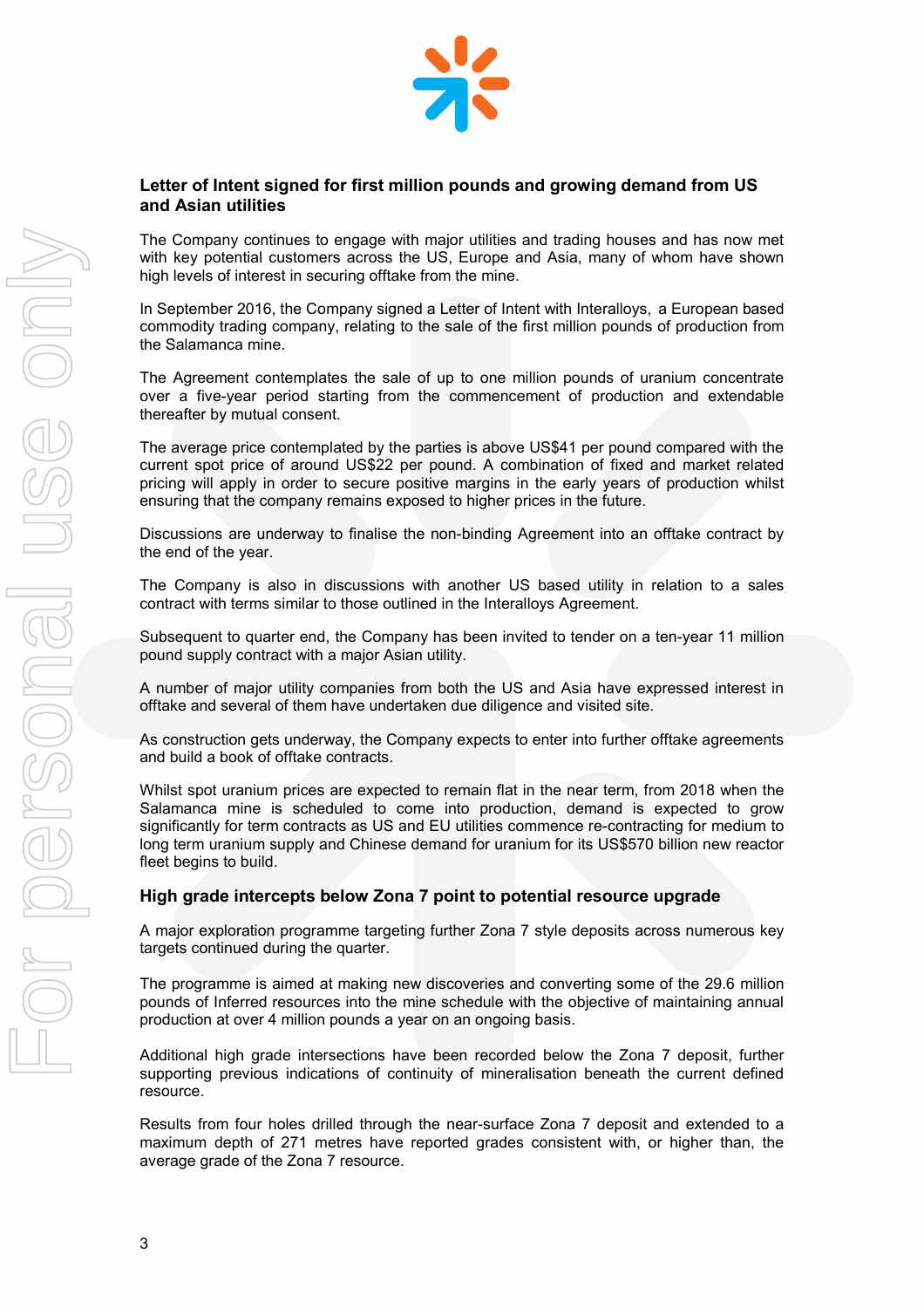

The drilling beneath Zona 7 complements three holes drilled earlier this year in which broad, high grade intersections were reported at up to 14 metres  $\omega$  4.481 ppm  $U_3O_8$  (please refer to announcement on 27 January 2016).

#### **Amec Foster Wheeler appointed to undertake FEED contract**

During the quarter, the Company appointed MDM Engineering Limited, a wholly owned specialist subsidiary of the Amec Foster Wheeler Group (LSE: AMFW) to undertake the Front End Engineering and Design (FEED) for the Salamanca mine.

The FEED is the execution phase of the project during which the overall engineering and process design is translated into equipment procurement packages and awards to specialist subcontractors.

The FTSE 250 listed Amec Foster Wheeler is a leading global engineering group with extensive experience in delivering uranium mining and processing solutions.

Amec Foster Wheeler's FEED will be based on the DFS with input from a number of Spain's most reputable engineering groups including Madrid IBX-35 listed companies Iberdrola (BME: IBE) and OHL (BME: OHL).

### **Infrastructure development progressing well**

The infrastructure development is progressing well and includes the 5.2 kilometre road deviation, development of pedestrian footpaths and secure cattle paths and the previous installation of a Wi-Fi network for the local villagers, as part of the Company's commitment to improve infrastructure for the local community.

The contract for rerouting the main powerline has been awarded to Iberdrola, the owner of the line, the Company's study partner for the radiological aspects of the mine and one of the leading players in the Spanish energy generation and distribution market.

Material procurement has commenced and construction will start early next year following the completion of some of the road access development. Construction of the road deviation will take approximately three months.

This initial development is taking place on over 100 hectares of land acquired from more than thirty local landowners.

### **Study confirms Salamanca mine as one of the world's lowest cost uranium producers**

An independent study released during the quarter has confirmed the future Salamanca mine as one of the world's lowest cost producers, capable of generating strong after tax cash flow through the current low point in the uranium price cycle.

A DFS has reported that over an initial ten year period the project is capable of producing an average of 4.4 million pounds of uranium per year at a cash cost of US\$13.30 per pound and at a total cash cost of US\$15.06 per pound, which compares with the current spot price of US\$22 per pound and term contract price of US\$41 per pound.

During this ten year steady state production period, based on the most recent UxC forward curve of uranium prices, the project is expected to generate an average annual net profit after tax of US\$116 million.

At the time of announcing the DFS, Managing Director Paul Atherley commented: *"The Salamanca mine is capable of generating strong, sustainable cash flow through the low point in the uranium price cycle. We have commenced initial infrastructure works and are aiming to establish the operation as one of the world's top ten producers, reliably supplying long term customers from the heart of the European Union."*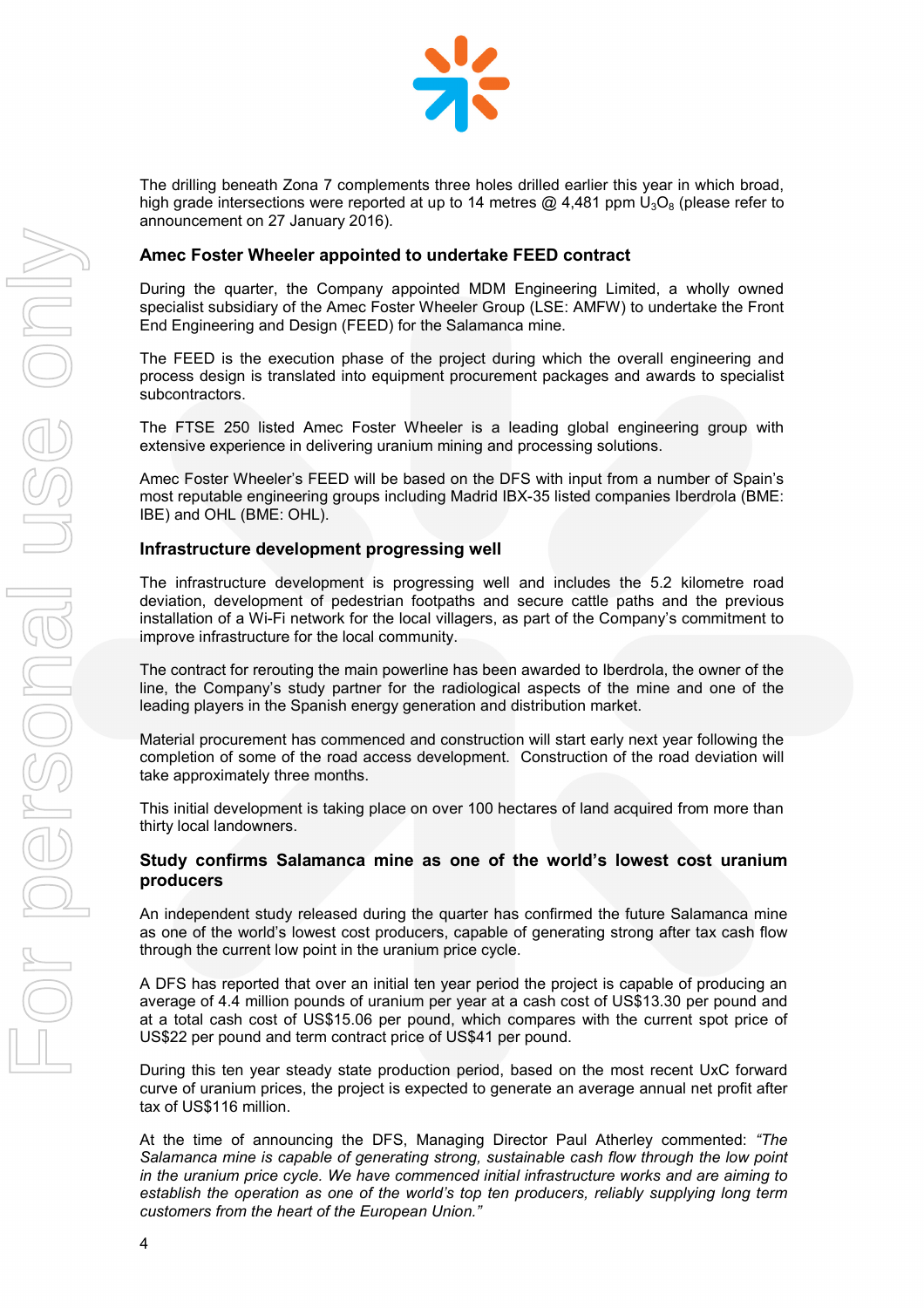

With operating costs almost exclusively in Euros and a revenue stream in US dollars the project is expected to continue to benefit from the effects of deflationary pressures within the EU.

The mine has an initial mine life of 14 years based on mining and treating only the Measured and Indicated resources of 59.8 million pounds.

An ongoing annual exploration programme, as discussed above, will take advantage of generous taxation incentives and has been aimed at making new discoveries and converting some of the 29.6 million pounds of Inferred resources into the mine schedule with the objective of maintaining annual production at over 4 million pounds a year on an ongoing basis.

The mine design incorporates the very latest thinking on minimising environmental impact and continuous rehabilitation such that land used during mining and processing activities will be quickly restored to agricultural usage.

### **Strong interest from financiers and strategic partners**

The Salamanca mine is the only major new uranium mine commencing development in the world today and has caught the attention of a wide range of industry participants and potential financiers.

The mine has a rare combination of extremely low operating costs of around US\$15 per pound of uranium and low upfront capital cost of around US\$100 million giving it robust economics at the bottom of the uranium price cycle.

The Salamanca mine's location at the heart of the European Union is also proving to be of interest to those utilities looking to diversify supply.

Approximately two thirds of the world's uranium is consumed in OECD countries, mainly the US and the EU, whilst about the same proportion of uranium is supplied from non OECD countries, mainly Kazakhstan, Russia and Niger.

The Company is currently in a strong position and is considering a range of financing options. It is in discussions with a number of potential strategic partners who are interested in taking a minority stake in the project and are currently undertaking legal, technical and financial due diligence.

#### **Commitment to the community and the environment**

The Company continues to be committed to the rejuvenation of the local community by being a good neighbour and a good community business partner.

It has been by far the biggest investor in a rural community suffering from decades of under investment and will continue to invest and cooperate to promote local employment in a region with a high level of unemployment, especially amongst its youth.

The Company has to date received over 20,500 applications for the first 200 direct jobs it will create. The University of Salamanca has estimated that for this type of business, there will be a multiplier of 5.1 indirect jobs for every direct job created, resulting in over 2,900 jobs being created as a result of the investment when the mine is in production.

The Company has formalized its "good neighbour and good community business partner" commitment via a Cooperation Agreement with the highly supportive local municipalities which, in addition to significant royalties and taxes being paid by the Company, gives priority to the employment and training of local residents and the preferential support for businesses by sourcing goods and services locally.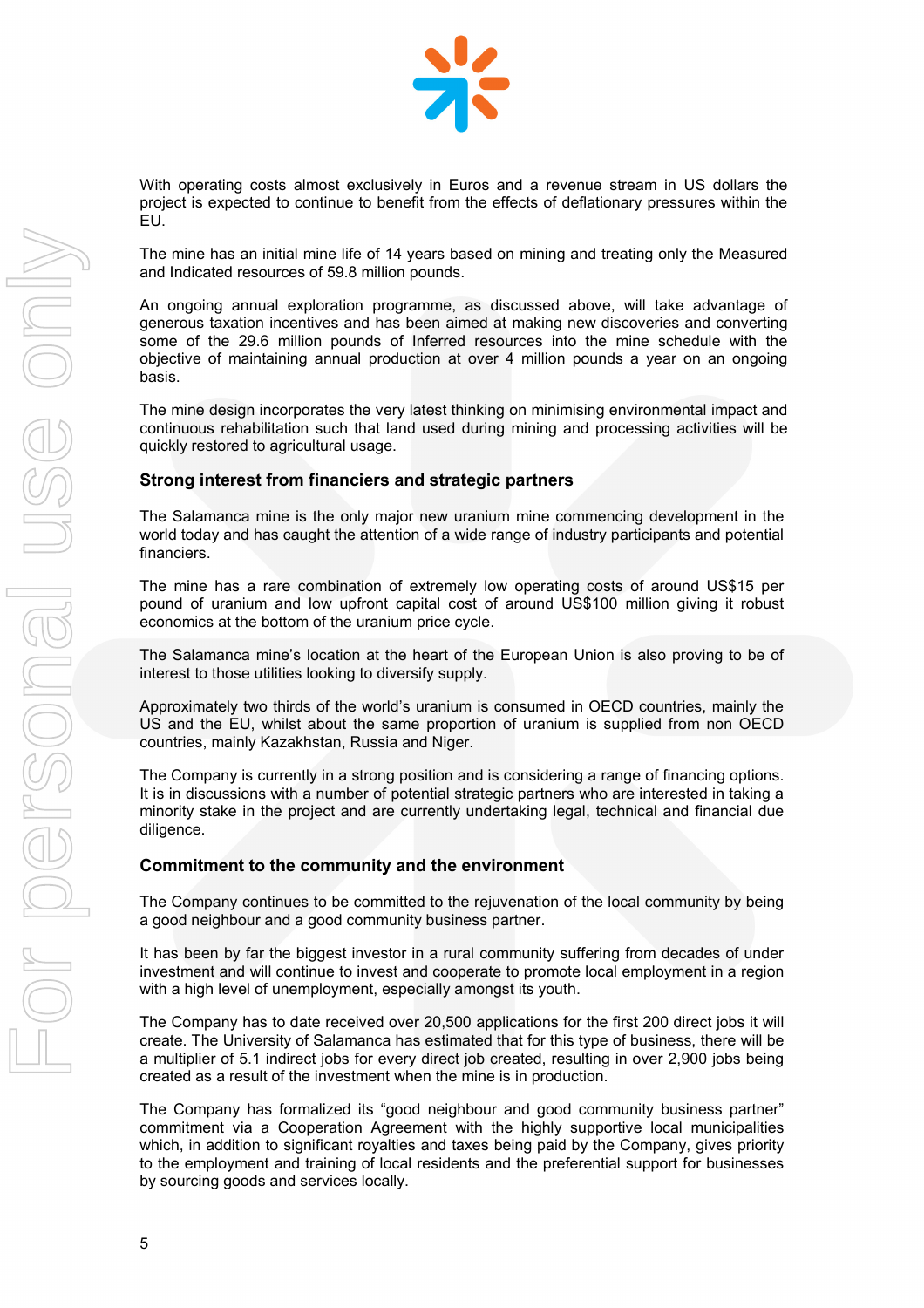

In late 2015, the Company carried out its first training course in the local community areas. The training course focused on blasting techniques for the future operations and was attended by over 30 local residents, with recognised diplomas being issued upon graduation.

In 2016, the Company advertised a driver training course for approximately 65 individuals from the local region. Participants will be given a license to operate mobile equipment on completing the course.

Training programmes will continue to run to ensure that sufficient people from the local communities are qualified for jobs created during the construction and mining phases. The policy of preferentially hiring and training local residents has been very well received with the programmes continuing to be heavily oversubscribed, to date over 100 potential employees have attended courses organized by the Company.

The Company's commitment to the environment remains a priority and, as outlined in the Environmental License and the Environmental Measures Plan, it will plant trees over some 75 to 100 hectares of land in the region.

### **Commitment to raising the number of women employees**

Subsequent to the quarter end the Company attended the Women in Mining seminar to discuss the report recently published by Ernst & Young, '*Has mining discovered its next great resource*', encouraging more women to join the mining industry.

Berkeley Energia remains committed to gender diversity, as evidenced by the high number of women employed throughout the various levels of the Company. Currently over 37% of the team in Spain are women and we are committed to raising this number over the coming years.

#### **Corporate**

The Company is fully funded through the initial development phase with A\$13.4 million in cash and no debt as at 30 September 2016.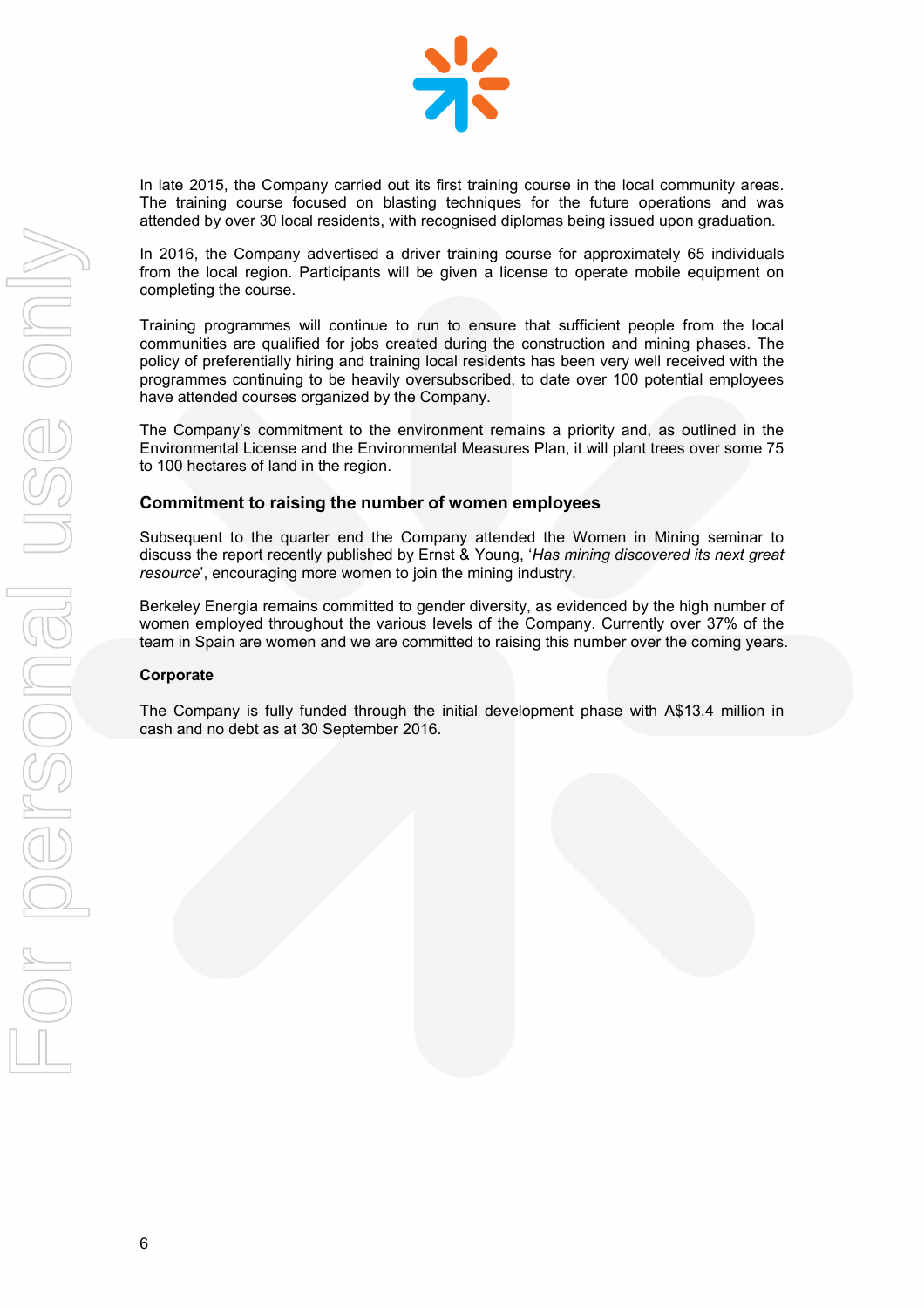

#### **Table 1 – Global Mineral Resource Estimates (Cut-off grade of 200 ppm U3O8)**

|                                    |                        |               | <b>July 2016</b> |               |
|------------------------------------|------------------------|---------------|------------------|---------------|
| <b>Deposit</b>                     | <b>Resource</b>        | <b>Tonnes</b> | $U_3O_8$         | $U_3O_8$      |
| <b>Name</b>                        | Category               | (Mt)          | (ppm)            | (MIbs)        |
| <b>Retortillo</b>                  | Measured               | 4.1           | 498              | 4.5           |
|                                    | Indicated              | 11.3          | 395              | 9.8           |
|                                    | Inferred               | 0.2           | 368              | 0.2           |
|                                    | <b>Total</b>           | 15.6          | 422              | 14.5          |
| Zona 7                             | Measured               | 5.2           | 674              | 7.8           |
|                                    | Indicated              | 10.5          | 761              | 17.6          |
|                                    | Inferred               | 6.0           | 364              | 4.8           |
|                                    | <b>Total</b>           | 21.7          | 631              | 30.2          |
| <b>Alameda</b>                     | Indicated              | 20.0          | 455              | 20.1          |
|                                    | Inferred               | 0.7           | 657              | 1.0           |
|                                    | Total                  | 20.7          | 462              | 21.1          |
| Las Carbas                         | Inferred               | 0.6           | 443              | 0.6           |
| Cristina                           | Inferred               | 0.8           | 460              | 0.8           |
| Caridad                            | Inferred               | 0.4           | 382              | 0.4           |
| <b>Villares</b>                    | Inferred               | 0.7           | 672              | 1.1           |
| <b>Villares North</b>              | Inferred               | 0.3           | 388              | 0.2           |
| <b>Total Retortillo Satellites</b> | <b>Total</b>           | 2.8           | 492              | 3.0           |
| Villar                             | Inferred               | 5.0           | 446              | 4.9           |
| Alameda Nth Zone 2                 | Inferred               | 1.2           | 472              | 1.3           |
| Alameda Nth Zone 19                | Inferred               | 1.1           | 492              | 1.2           |
| Alameda Nth Zone 21                | Inferred               | 1.8           | 531              | 2.1           |
| <b>Total Alameda Satellites</b>    | Total                  | 9.1           | 472              | $9.5^{\circ}$ |
| <b>Gambuta</b>                     | <i><b>Inferred</b></i> | 12.7          | 394              | 11.1          |
|                                    | <b>Measured</b>        | 9.3           | 597              | 12.3          |
| Salamanca mine Total               | <b>Indicated</b>       | 41.8          | 516              | 47.5          |
|                                    | <i><b>Inferred</b></i> | 31.5          | 395              | 29.6          |
|                                    | Total (*)              | 82.6          | 514              | 89.3          |

*(\*) All figures are rounded to reflect appropriate levels of confidence. Apparent differences occur due to rounding. The Measured and Indicated Mineral Resources are inclusive of those Mineral Resources modified to produce the Ore Reserves. The Salamanca mine is 100% owned by the Company.*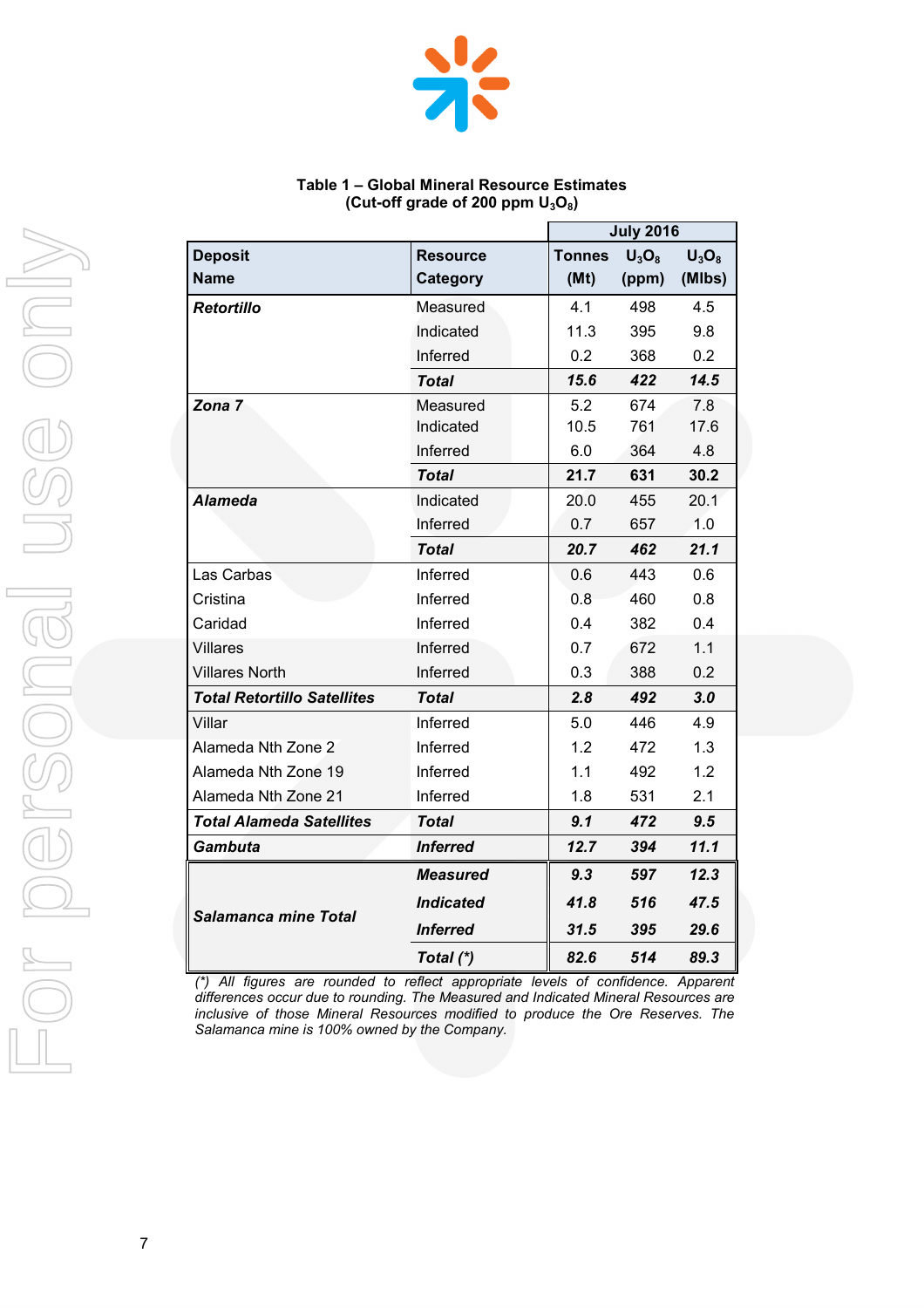

#### **Table 2 –Ore Reserve Estimate**

|                               |                             |                       | <b>July 2016</b>  |                    |
|-------------------------------|-----------------------------|-----------------------|-------------------|--------------------|
| <b>Deposit</b><br><b>Name</b> | <b>Resource</b><br>Category | <b>Tonnes</b><br>(Mt) | $U_3O_8$<br>(ppm) | $U_3O_8$<br>(MIbs) |
| Retortillo                    | Proved                      | 4.0                   | 397               | 3.5                |
|                               | Probable                    | 11.9                  | 302               | 7.9                |
|                               | Total                       | 15.9                  | 325               | 11.4               |
| Zona 7                        | Proved                      | 6.5                   | 542               | 7.8                |
|                               | Probable                    | 11.9                  | 624               | 16.4               |
|                               | Total                       | 18.4                  | 595               | 24.2               |
| <b>Alameda</b>                | Proved                      | 0.0                   | 0.0               | 0.0                |
|                               | Probable                    | 26.4                  | 327               | 19.0               |
|                               | Total                       | 26.4                  | 327               | 19.0               |
|                               | <b>Proved</b>               | 10.5                  | 487               | 11.3               |
| <b>Total</b>                  | <b>Probable</b>             | 50.3                  | 391               | 43.4               |
|                               | Total (*)                   | 60.7                  | 408               | 54.6               |

*(\*) cut-off grade for Retortillo 107 ppm, Zona 7 125 ppm, Alameda 90 ppm. Apparent differences occur due to rounding. The Salamanca mine is 100% owned by the Company.*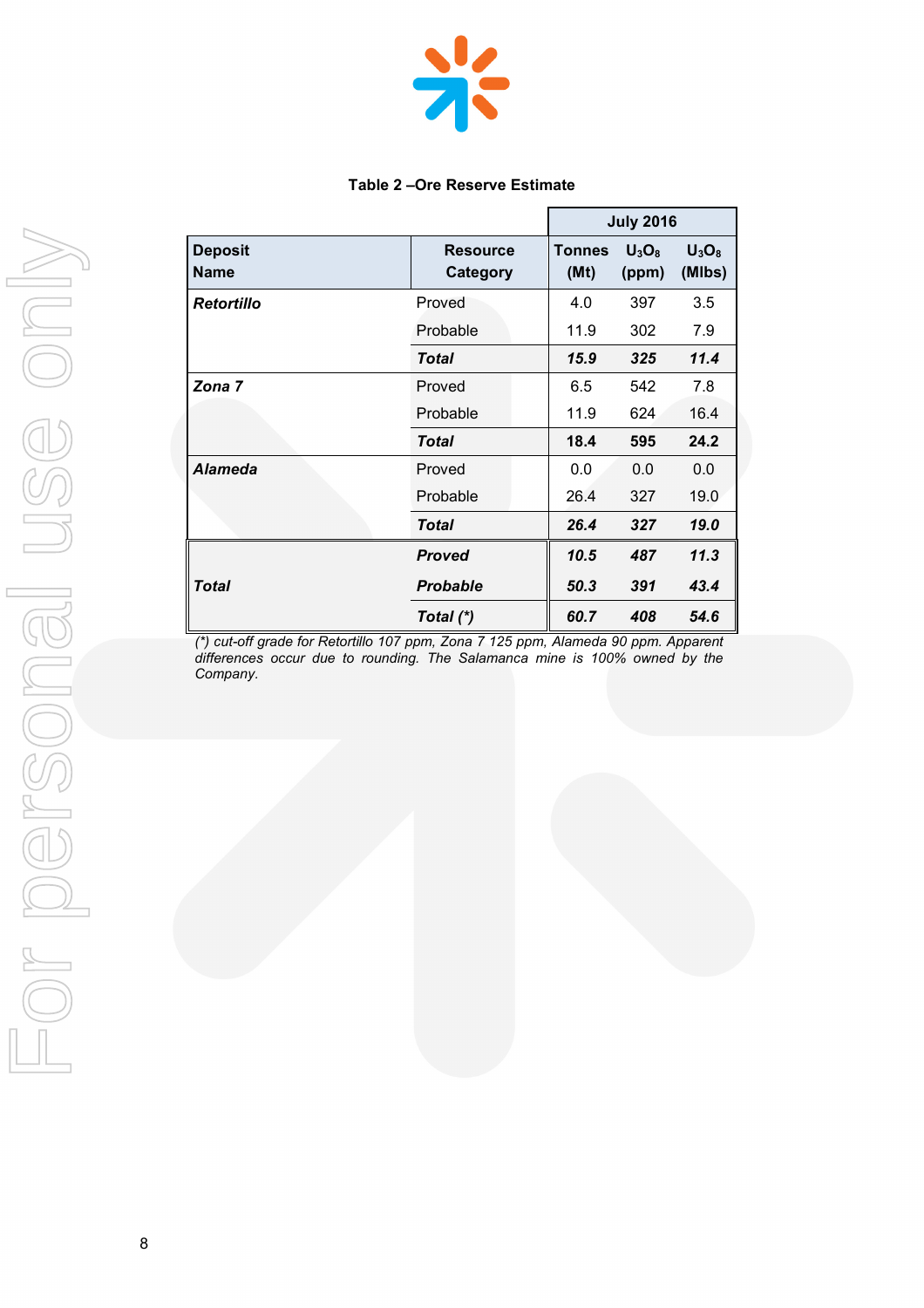

#### *Competent Persons Statement*

*The information in this announcement that relates to the Definitive Feasibility Study, Mineral Resources for Zona 7, Ore Reserve Estimates, Mining, Uranium Preparation, Infrastructure, Production Targets and Cost Estimation is extracted from the announcement entitled 'Study confirms the Salamanca project as one of the world's lowest cost uranium producers' dated 14 July 2016, which is available to view on Berkeley's Energia Limited (Berkeley) website at www.berkeleyenergia.com.*

*Berkeley confirms that: a) it is not aware of any new information or data that materially affects the information included in the original announcement; b) all material assumptions and technical parameters underpinning the Mineral Resources, Ore Reserve Estimate, Production Target, and related forecast financial information derived from the Production Target included in the original announcement continue to apply and have not materially changed; and c) the form and context in which the relevant Competent Persons' findings are presented in this announcement have not been materially modified from the original announcements.*

*The information in the original announcement that relates to the Definitive Feasibility Study is based on, and fairly represents, information compiled or reviewed by Mr. Mr Jeffrey Peter Stevens, a Competent Person who is a Member of The Southern African Institute of Mining & Metallurgy, a 'Recognised Professional Organisation' (RPO) included in a list posted on the ASX website from time to time. Mr. Stevens is employed by MDM Engineering (part of the Amec Foster Wheeler Group). Mr. Stevens has sufficient experience that is relevant to the style of mineralization and type of deposit under consideration and to the activity being undertaken to qualify as a Competent Person as defined in the 2012 Edition of the 'Australasian Code for Reporting of Exploration Results, Mineral Resources and Ore Reserves'.*

*The information in the original announcement that relates to the Ore Reserve Estimates, Mining, Uranium Preparation, Infrastructure, Production Targets and Cost Estimation is based on, and fairly represents, information compiled or reviewed by Mr. Andrew David Pooley, a Competent Person who is a Member of The Southern African Institute of Mining and Metallurgy', a Recognised Professional Organisation' (RPO) included in a list posted on the ASX website from time to time. Mr. Pooley is employed by Bara Consulting (Pty) Ltd. Mr. Pooley has sufficient experience that is relevant to the style of mineralization and type of deposit under consideration and to the activity being undertaken to qualify as a Competent Person as defined in the 2012 Edition of the 'Australasian Code for Reporting of Exploration Results, Mineral Resources and Ore Reserves'.*

*The information in the original announcement that relates to the Mineral Resources for Zona 7 is based on, and fairly represents, information compiled or reviewed by Mr Malcolm Titley, a Competent Person who is a Member of The Australasian Institute of Mining and Metallurgy. Mr Titley is employed by Maja Mining Limited, an independent consulting company. Mr Titley has sufficient experience which is relevant to the style of mineralisation and type of deposit under consideration and to the activity which he is undertaking to qualify as a Competent Person as defined in the 2012 Edition of the 'Australasian Code for Reporting of Exploration Results, Mineral Resources and Ore Reserves'.*

*The information in this announcement that relates to the Mineral Resources for Retortillo is extracted from the announcement entitled 'Increase in Retortillo grade expected to boost economics' dated 7 January 2015 which is available to view on Berkeley's website at www.berkeleyenergia.com. The information in the original announcement is based on, and fairly represents, information compiled by Mr Malcolm Titley, a Competent Person who is a Member of The Australasian Institute of Mining and Metallurgy. Mr Titley is employed by Maja Mining Limited, an independent consulting company. Mr Titley*  has sufficient experience which is relevant to the style of mineralisation and type of deposit under *consideration and to the activity which he is undertaking to qualify as a Competent Person as defined in the 2012 Edition of the 'Australasian Code for Reporting of Exploration Results, Mineral Resources and Ore Reserves'. The Company confirms that it is not aware of any new information or data that materially affects the information included in the original market announcement and, in the case of estimates of Mineral Resources that all material assumptions and technical parameters underpinning the estimates in the relevant market announcement continue to apply and have not materially changed. The Company confirms that the form and context in which the Competent Person's findings are presented have not been materially modified from the original market announcement.*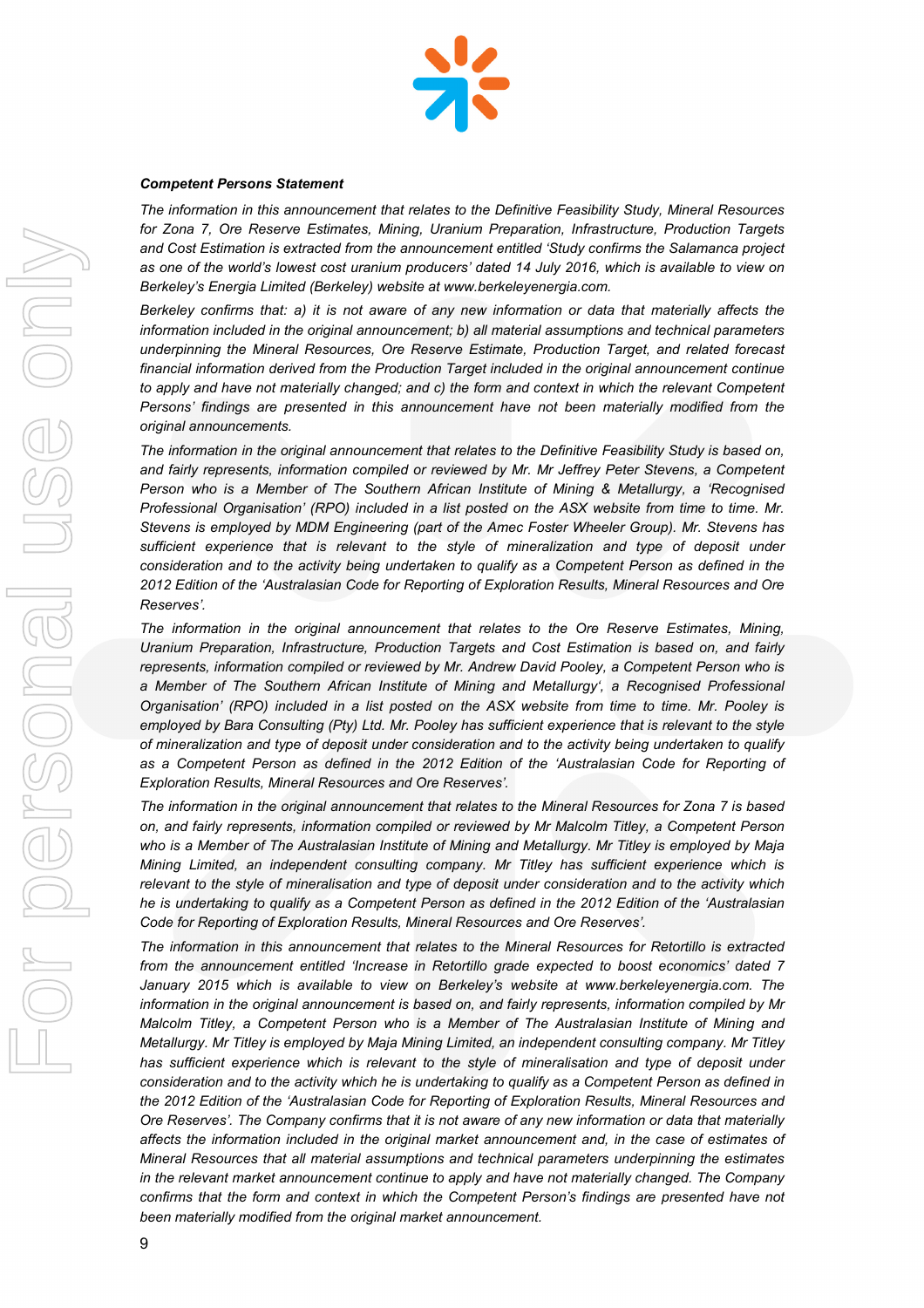

*The information in this announcement that relates to the Mineral Resources for Alameda (refer ASX announcement dated 31 July 2012) is based on, and fairly represents, information compiled by Mr Craig Gwatkin, who is a Member of The Australasian Institute of Mining and Metallurgy and was an*  employee of Berkeley Energy Limited at the time of initial disclosure. Mr Gwatkin has sufficient *experience which is relevant to the style of mineralisation and type of deposit under consideration and to*  the activity which he is undertaking to qualify as a Competent Person as defined in the 2004 Edition of *the 'Australasian Code for Reporting of Exploration Results, Mineral Resources and Ore Reserves'. Mr Gwatkin consents to the inclusion in the announcement of the matters based on his information in the form and context in which it appears. This information was prepared and first disclosed under the JORC Code 2004. It has not been updated since to comply with the JORC Code 2012 on the basis that the information has not materially changed since it was last reported.*

*The information in this report that relates to the 2016 Exploration Results for Zona 7 is extracted from the announcement entitled 'High grades intersected immediately below Zona 7 deposit' dated 27 January 2016, which is available to view on Berkeley Energia Limited's ('Berkeley') website at www.berkeleyenergia.com. The information in the original ASX announcement is based on, and fairly represents, information compiled by Mr Malcolm Titley, a Competent Person who is a Member of The Australasian Institute of Mining and Metallurgy. Mr Titley is employed by Maja Mining Limited, an*  independent consulting company. Mr Titley has sufficient experience which is relevant to the style of *mineralisation and type of deposit under consideration and to the activity which he is undertaking to qualify as a Competent Person as defined in the 2012 Edition of the 'Australasian Code for Reporting of Exploration Results, Mineral Resources and Ore Reserves'. Berkeley confirms that it is not aware of any new information or data that materially affects the information included in the original market announcements and, in the case of estimates of Mineral Resources that all material assumptions and technical parameters underpinning the estimates in the relevant market announcement continue to*  apply and have not materially changed. Berkeley confirms that the form and context in which the *Competent Person's findings are presented have not been materially modified from the original market announcement.*

#### *Forward Looking Statement*

*Statements regarding plans with respect to Berkeley's mineral properties are forward-looking statements. There can be no assurance that Berkeley's plans for development of its mineral properties will proceed as currently expected. There can also be no assurance that Berkeley will be able to confirm the presence of additional mineral deposits, that any mineralisation will prove to be economic or that a mine will successfully be developed on any of Berkeley's mineral properties.*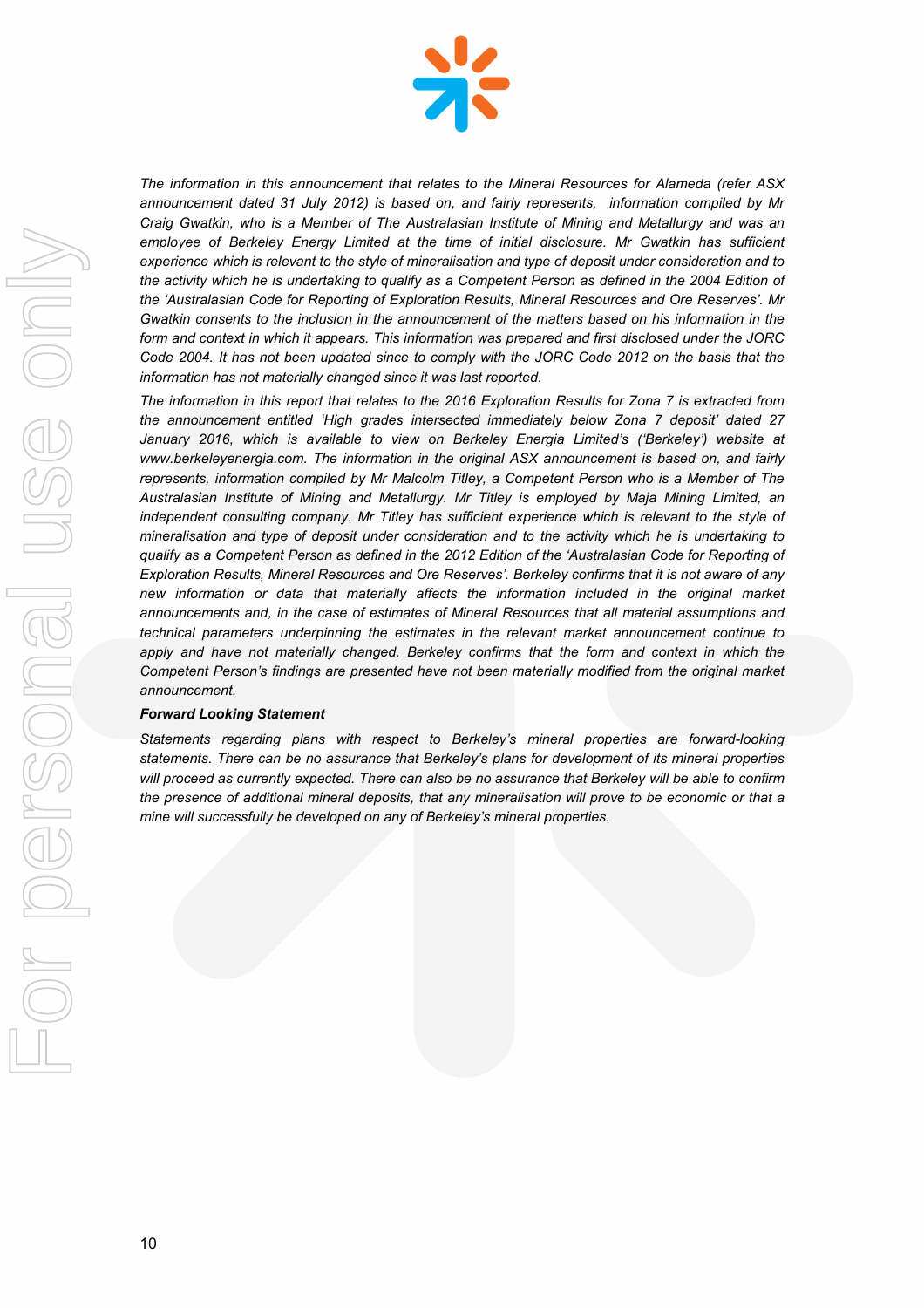

# **Appendix 1: Summary of Mining Tenements**

As at 30 September 2016, the Company had an interest in the following tenements:

| Location           | <b>Tenement Name</b>         | <b>Percentage Interest</b> | <b>Status</b> |
|--------------------|------------------------------|----------------------------|---------------|
| Spain              |                              |                            |               |
| Salamanca          | D.S.R Salamanca 28 (Alameda) | 100%                       | Granted       |
|                    | D.S.R Salamanca 29 (Villar)  | 100%                       | Granted       |
|                    | E.C. Retortillo-Santidad     | 100%                       | Granted       |
|                    | E.C. Lucero                  | 100%                       | Pending       |
|                    | I.P. Abedules                | 100%                       | Granted       |
|                    | I.P. Abetos                  | 100%                       | Granted       |
|                    | I.P. Alcornoques             | 100%                       | Granted       |
|                    | I.P. Alisos                  | 100%                       | Granted       |
|                    | I.P. Bardal                  | 100%                       | Granted       |
|                    | I.P. Barquilla               | 100%                       | Granted       |
|                    | I.P. Berzosa                 | 100%                       | Granted       |
|                    | I.P. Campillo                | 100%                       | Granted       |
|                    | I.P. Castaños 2              | 100%                       | Granted       |
|                    | I.P. Ciervo                  | 100%                       | Granted       |
|                    | I.P. Dehesa                  | 100%                       | Granted       |
|                    | I.P. El Águlia               | 100%                       | Granted       |
|                    | I.P. Espinera                | 100%                       | Granted       |
|                    | I.P.Halcón                   | 100%                       | Granted       |
|                    | I.P. Horcajada               | 100%                       | Granted       |
|                    | I.P. Mailleras               | 100%                       | Granted       |
|                    | I.P. Mimbre                  | 100%                       | Granted       |
|                    | I.P. Oñoro                   | 100%                       | Granted       |
|                    | I.P. Pedreras                | 100%                       | Granted       |
|                    | I.P. El Vaqueril             | 100%                       | Pending       |
|                    | I.P. Calixto                 | 100%                       | Pending       |
|                    | I.P. Melibea                 | 100%                       | Pending       |
|                    | I.P. Clerecía                | 100%                       | Pending       |
|                    | I.P. Clavero                 | 100%                       | Pending       |
|                    | I.P. Conchas                 | 100%                       | Pending       |
|                    | I.P. Lis                     | 100%                       | Pending       |
|                    | E.P. Herradura               | 100%                       | Pending       |
| Cáceres            | I.P. Almendro                | 100%                       | Granted       |
|                    | I.P. Ibor                    | 100%                       | Granted       |
|                    | I.P. Olmos                   | 100%                       | Granted       |
| Badajoz            | I.P. Don Benito Este         | 100%                       | Granted       |
|                    | I.P. Don Benito Oeste        | 100%                       | Granted       |
| <b>Ciudad Real</b> | I.P. Damkina Fraccion 1      | 100%                       | Granted       |
|                    | I.P. Damkina Fraccion 2      | 100%                       | Granted       |
|                    | I.P. Damkina Fraccion 3      | 100%                       | Granted       |

No tenements were acquired or disposed of during the quarter ended 30 September 2016. There were no changes to beneficial interest in any mining tenements due to Farm-in or Farm-out agreements. No beneficial interest in Farm-in or Farm-out agreements were acquired or disposed during the quarter.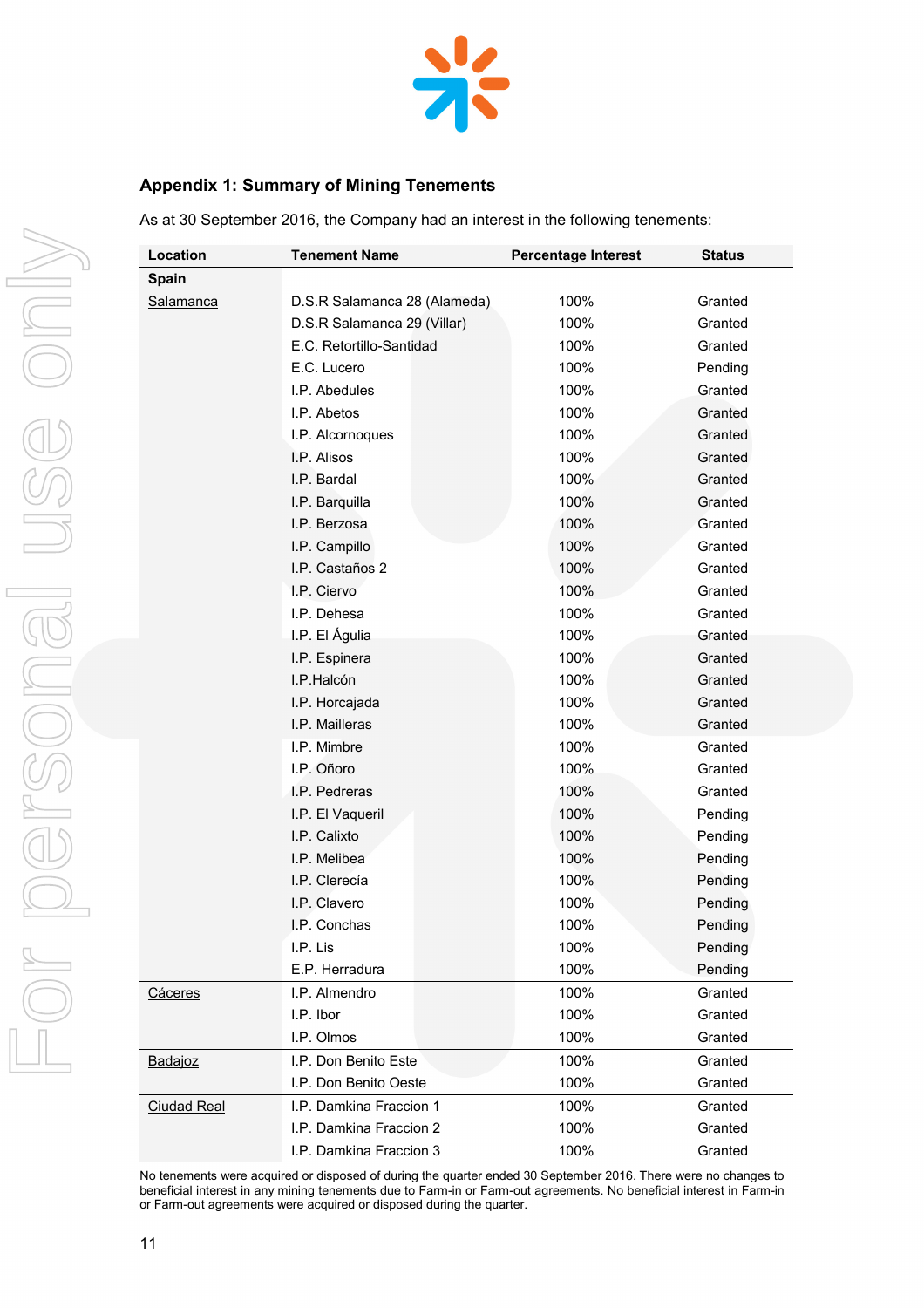*+Rule 5.5*

# **Appendix 5B**

# **Mining exploration entity and oil and gas exploration entity quarterly report**

Introduced 01/07/96 Origin Appendix 8 Amended 01/07/97, 01/07/98, 30/09/01, 01/06/10, 17/12/10, 01/05/13, 01/09/16

#### **Name of entity**

Berkeley Energia Limited

**ABN Quarter ended ("current quarter")**

40 052 468 569 30 September 2016

|     | <b>Consolidated statement of cash flows</b>       | <b>Current quarter</b><br><b>\$A'000</b> | Year to date<br>(3 months)<br>\$A'000 |
|-----|---------------------------------------------------|------------------------------------------|---------------------------------------|
| 1.  | Cash flows from operating activities              |                                          |                                       |
| 1.1 | Receipts from customers                           |                                          |                                       |
| 1.2 | Payments for                                      |                                          |                                       |
|     | exploration & evaluation<br>(a)                   | (2, 178)                                 | (2, 178)                              |
|     | development<br>(b)                                |                                          |                                       |
|     | production<br>(c)                                 |                                          |                                       |
|     | staff costs<br>(d)                                | (1, 113)                                 | (1, 113)                              |
|     | administration and corporate costs<br>(e)         | (457)                                    | (457)                                 |
| 1.3 | Dividends received (see note 3)                   |                                          |                                       |
| 1.4 | Interest received                                 | 52                                       | 52                                    |
| 1.5 | Interest and other costs of finance paid          |                                          |                                       |
| 1.6 | Income taxes paid                                 |                                          |                                       |
| 1.7 | Research and development refunds                  |                                          |                                       |
| 1.8 | Other (provide details if material):              |                                          |                                       |
| 1.9 | Net cash from / (used in) operating<br>activities | (3,696)                                  | (3,696)                               |

| 2.  | Cash flows from investing activities |       |       |
|-----|--------------------------------------|-------|-------|
| 2.1 | Payments to acquire:                 |       |       |
|     | property, plant and equipment<br>(a) |       |       |
|     | tenements (see item 10)<br>(b)       |       |       |
|     | investments<br>O                     |       |       |
|     | other non-current assets<br>(d)      | (557) | (557) |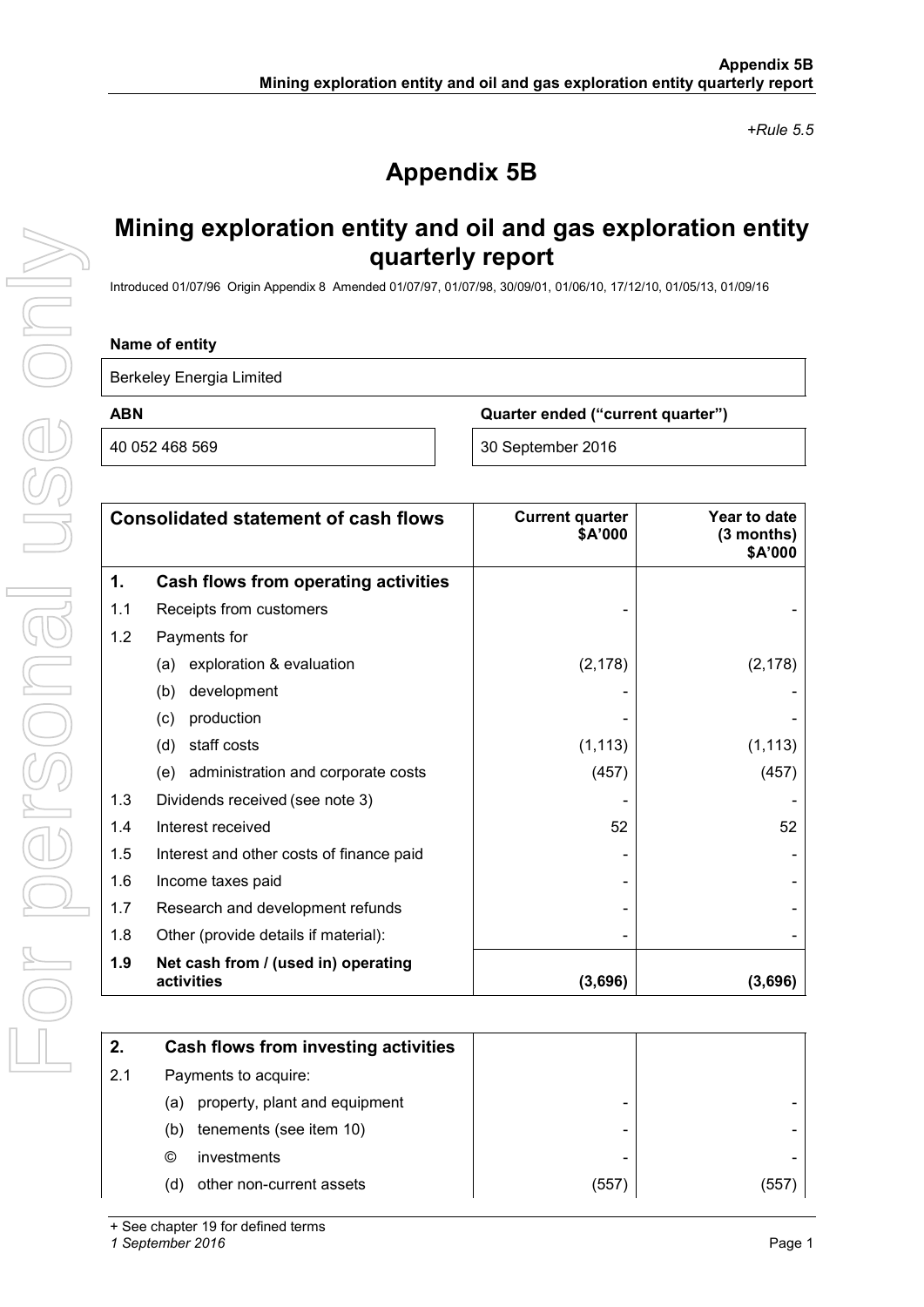#### **Appendix 5B Mining exploration entity and oil and gas exploration entity quarterly report**

|     | <b>Consolidated statement of cash flows</b>       | <b>Current quarter</b><br>\$A'000 | Year to date<br>$(3$ months)<br>\$A'000 |
|-----|---------------------------------------------------|-----------------------------------|-----------------------------------------|
| 2.2 | Proceeds from the disposal of:                    |                                   |                                         |
|     | property, plant and equipment<br>(a)              |                                   |                                         |
|     | tenements (see item 10)<br>(b)                    |                                   |                                         |
|     | $\circledcirc$<br>investments                     |                                   |                                         |
|     | other non-current assets<br>(d)                   |                                   |                                         |
| 2.3 | Cash flows from loans to other entities           |                                   |                                         |
| 2.4 | Dividends received (see note 3)                   | -                                 |                                         |
| 2.5 | Other (provide details if material):              |                                   |                                         |
| 2.6 | Net cash from / (used in) investing<br>activities | (557)                             | (557)                                   |

| 3.   | <b>Cash flows from financing activities</b>                                    |       |       |
|------|--------------------------------------------------------------------------------|-------|-------|
| 3.1  | Proceeds from issues of shares                                                 |       |       |
| 3.2  | Proceeds from issue of convertible notes                                       |       |       |
| 3.3  | Proceeds from exercise of share options                                        |       |       |
| 3.4  | Transaction costs related to issues of<br>shares, convertible notes or options | (17)  | (17)  |
| 3.5  | Proceeds from borrowings                                                       |       |       |
| 3.6  | Repayment of borrowings                                                        |       |       |
| 3.7  | Transaction costs related to loans and<br>borrowings                           |       |       |
| 3.8  | Dividends paid                                                                 |       |       |
| 3.9  | Other (provide details if material)                                            |       |       |
|      | Proceeds from sale of royalty<br>(a)                                           | 6,531 | 6,531 |
|      | Costs in relation to sale of royalty<br>(b)                                    | (167) | (167) |
| 3.10 | Net cash from / (used in) financing<br>activities                              | 6,347 | 6,347 |

| 4.  | Net increase / (decrease) in cash and<br>cash equivalents for the period |         |         |
|-----|--------------------------------------------------------------------------|---------|---------|
| 4.1 | Cash and cash equivalents at beginning of<br>period                      | 11,346  | 11,346  |
| 4.2 | Net cash from / (used in) operating<br>activities (item 1.9 above)       | (3,696) | (3,696) |
| 4.3 | Net cash from / (used in) investing activities<br>item 2.6 above)        | (557)   | (557)   |
| 4.4 | Net cash from / (used in) financing activities<br>item 3.10 above)       | 6,347   | 6,347   |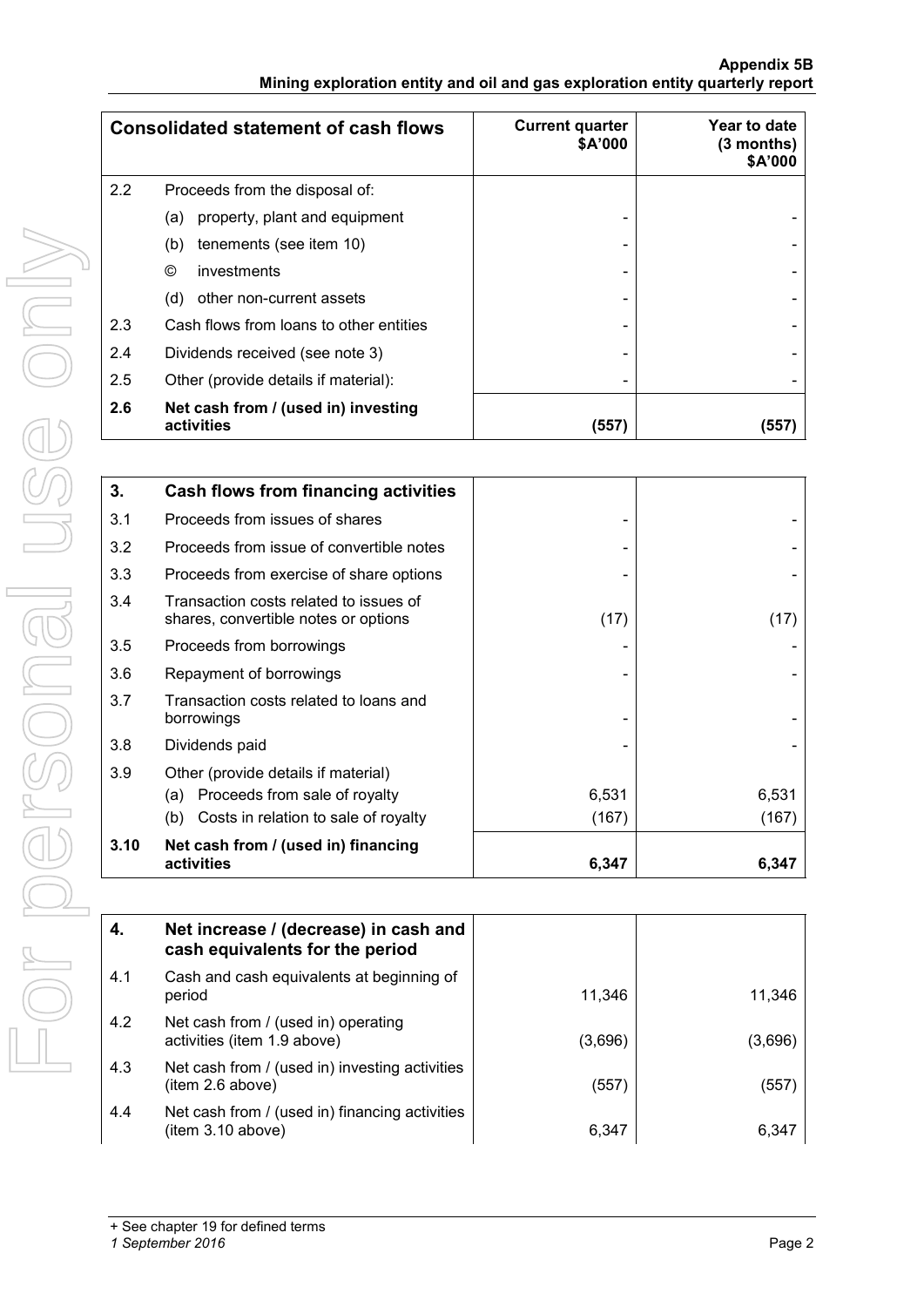|     | <b>Consolidated statement of cash flows</b>          | <b>Current quarter</b><br>\$A'000 | Year to date<br>$(3$ months)<br>\$A'000 |
|-----|------------------------------------------------------|-----------------------------------|-----------------------------------------|
| 4.5 | Effect of movement in exchange rates on<br>cash held |                                   |                                         |
| 4.6 | Cash and cash equivalents at end of<br>period        | 13,439                            | 13,439                                  |

| 5.  | Reconciliation of cash and cash<br>equivalents<br>at the end of the quarter (as shown in the<br>consolidated statement of cash flows) to the<br>related items in the accounts | <b>Current quarter</b><br>\$A'000 | <b>Previous quarter</b><br>\$A'000 |
|-----|-------------------------------------------------------------------------------------------------------------------------------------------------------------------------------|-----------------------------------|------------------------------------|
| 5.1 | <b>Bank balances</b>                                                                                                                                                          | 13,439                            | 11,346                             |
| 5.2 | Call deposits                                                                                                                                                                 |                                   |                                    |
| 5.3 | <b>Bank overdrafts</b>                                                                                                                                                        |                                   |                                    |
| 5.4 | Other (provide details)                                                                                                                                                       | $\overline{\phantom{0}}$          |                                    |
| 5.5 | Cash and cash equivalents at end of<br>quarter (should equal item 4.6 above)                                                                                                  | 13,439                            | 11,346                             |

| 6.  | Payments to directors of the entity and their associates           | <b>Current quarter</b><br>\$A'000 |
|-----|--------------------------------------------------------------------|-----------------------------------|
| 6.1 | Aggregate amount of payments to these parties included in item 1.2 | (303)                             |
| 6.2 | Aggregate amount of cash flow from loans to these parties included |                                   |

in item 2.3 - 6.3 Include below any explanation necessary to understand the transactions included in

items 6.1 and 6.2

Payments include directors' fees, superannuation, bonuses and consulting fees.

- **7. Payments to related entities of the entity and their associates**
- 7.1 Aggregate amount of payments to these parties included in item 1.2
- 7.2 Aggregate amount of cash flow from loans to these parties included in item 2.3
- 7.3 Include below any explanation necessary to understand the transactions included in items 7.1 and 7.2

Not applicable.

**Current quarter**

**\$A'000**

*<sup>1</sup> September 2016* Page 3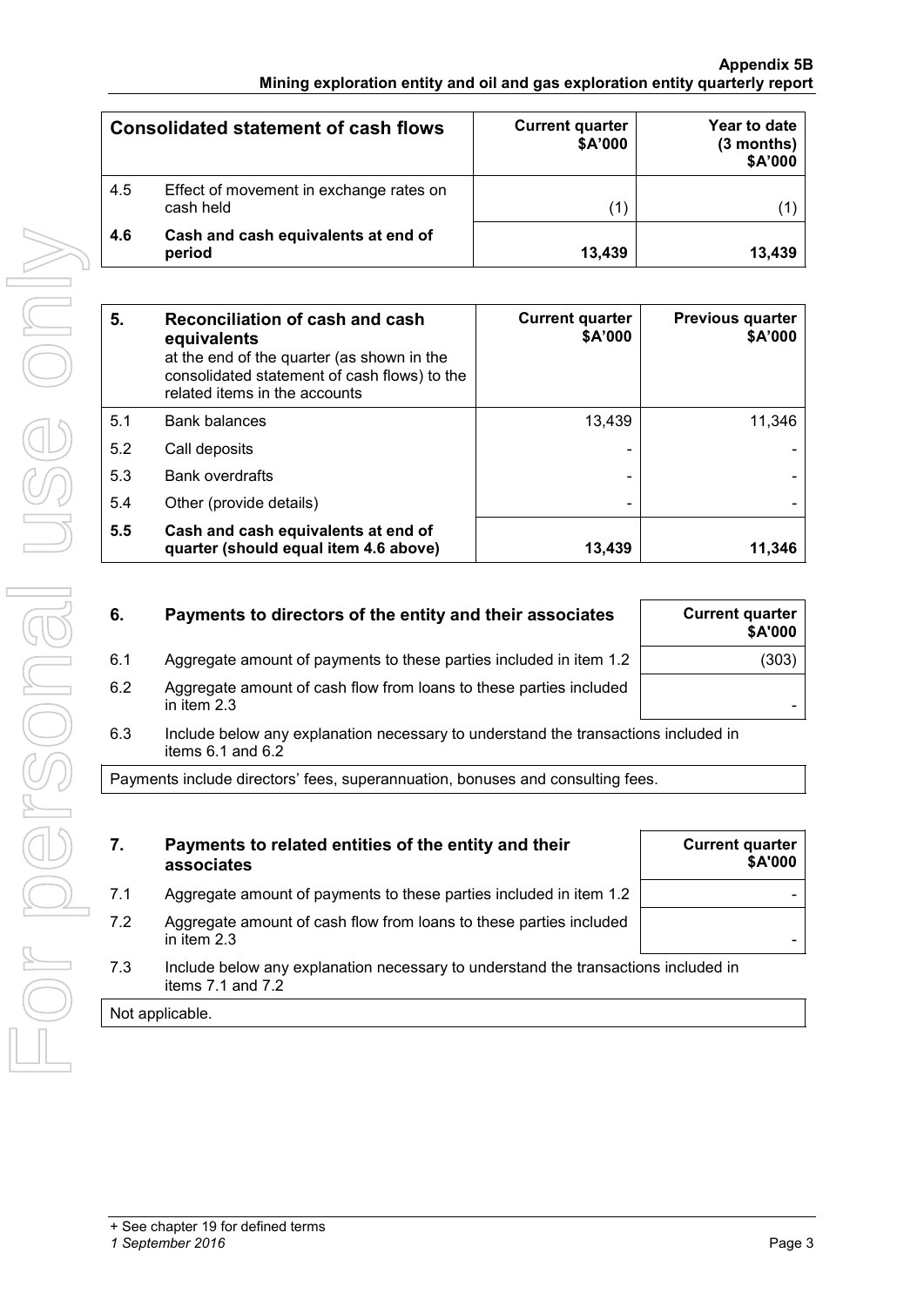| 8. | <b>Financing facilities available</b> |
|----|---------------------------------------|
|    | Add notes as necessary for an         |
|    | understanding of the position         |
|    |                                       |

- 8.1 Loan facilities
- 8.2 Credit standby arrangements
- 8.3 Other (please specify)

| <b>Total facility amount</b><br>at quarter end<br>\$A'000 | Amount drawn at<br>quarter end<br>\$A'000 |
|-----------------------------------------------------------|-------------------------------------------|
|                                                           |                                           |
|                                                           |                                           |
|                                                           |                                           |

8.4 Include below a description of each facility above, including the lender, interest rate and whether it is secured or unsecured. If any additional facilities have been entered into or are proposed to be entered into after quarter end, include details of those facilities as well.

Not applicable.

| 9.  | <b>Estimated cash outflows for next quarter</b> | \$A'000 |
|-----|-------------------------------------------------|---------|
| 9.1 | Exploration and evaluation                      | (2,700) |
| 9.2 | Development                                     |         |
| 9.3 | Production                                      |         |
| 9.4 | Staff costs                                     | (500)   |
| 9.5 | Administration and corporate costs              | (300)   |
| 9.6 | Other (provide details if material)             |         |
| 9.7 | <b>Total estimated cash outflows</b>            | (3,500) |

| 10.  | <b>Changes in</b><br>tenements<br>(items $2.1(b)$ and<br>$2.2(b)$ above)                          | <b>Tenement</b><br>reference and<br><b>location</b> | Nature of<br>interest | Interest at<br>beginning of<br>quarter | Interest at<br>end of quarter |
|------|---------------------------------------------------------------------------------------------------|-----------------------------------------------------|-----------------------|----------------------------------------|-------------------------------|
| 10.1 | Interests in mining<br>tenements and<br>petroleum tenements<br>lapsed, relinquished<br>or reduced |                                                     |                       |                                        |                               |
| 10.2 | Interests in mining<br>tenements and<br>petroleum tenements<br>acquired or increased              |                                                     |                       |                                        |                               |